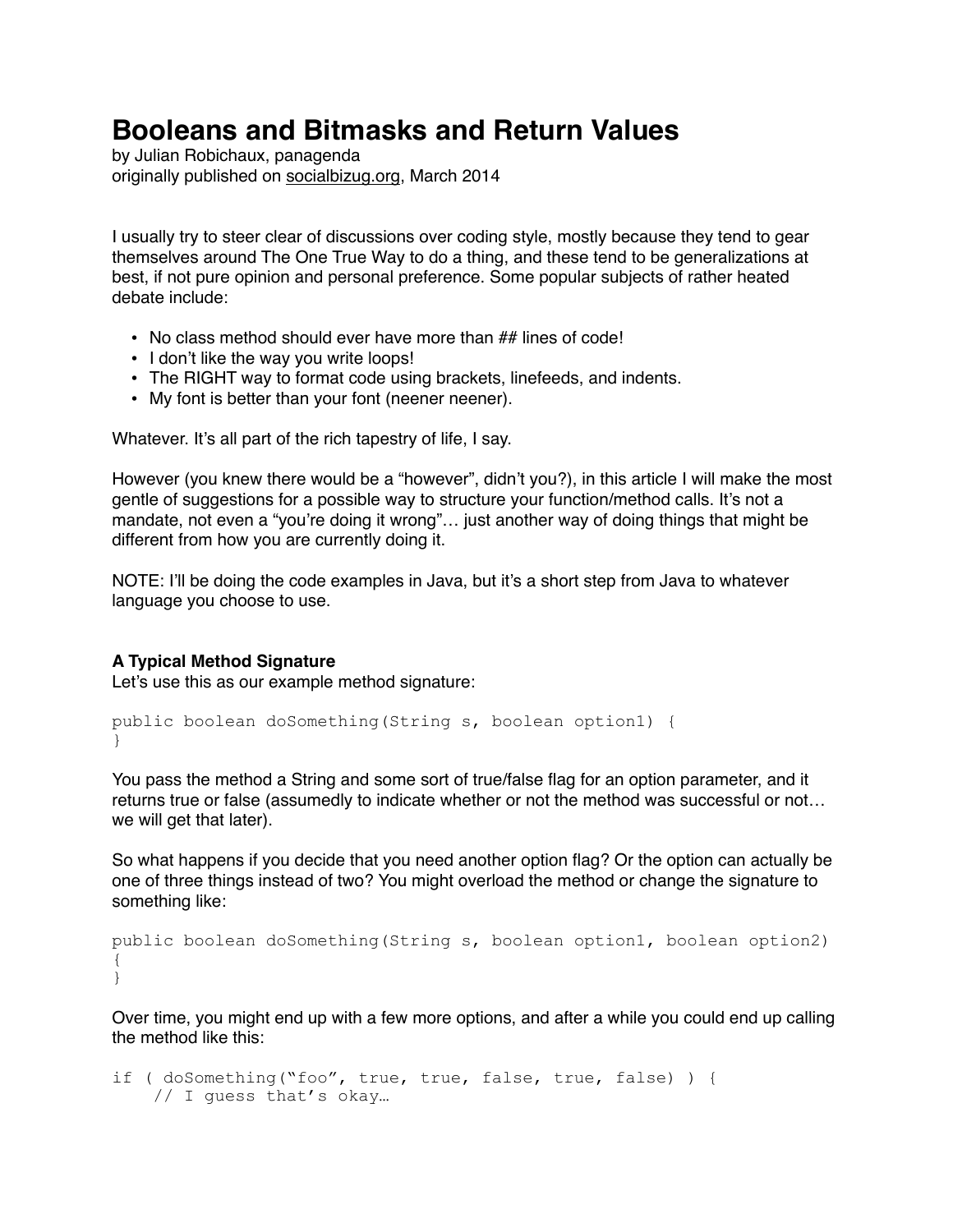But then, well… what does it mean? It's really hard to keep up with what all those different boolean parameters and what they're supposed to stand for, and you get to a point where your code isn't really very readable. Where code isn't readable, bugs find cracks in the walls where they can sneak in without you knowing it.

UNTIL IT'S TOO LATE!!! (cue thunderstorm and dramatic music)

So, is there a better way to do it? Or at least a different way?

#### **Integers Instead of Booleans**

What if you write the method like this:

```
public boolean doSomething(String s, int options) { 
}
```
This way you could have as many options as you want, right? Or at least as many options as there are int values. (DANGER: if you think you might have more options than there are int values, you need to seriously rethink your code.)

When you call the code this way, you end up with:

```
if ( doSomething("foo", 3) ) { 
     // all right, option 3 is good… 
}
```
That looks nicer, but from a readability standpoint it's still kind of hard to understand because, well, what is option 3 anyway? Which brings us to:

#### **Using Constants for Integer Value Flags**

You can make your code even more readable like this:

```
public static final int OPTION PLAIN = 0;
public static final int OPTION BOLD = 1;
public static final int OPTION ITALIC = 2;
public static final int OPTION BLINKING = 3;
public boolean doSomething(String s, int options) { 
}
```
So that your method call becomes:

```
if ( doSomething ("foo", OPTION BLINKING) ) {
    // make it blink like a boss 
}
```
}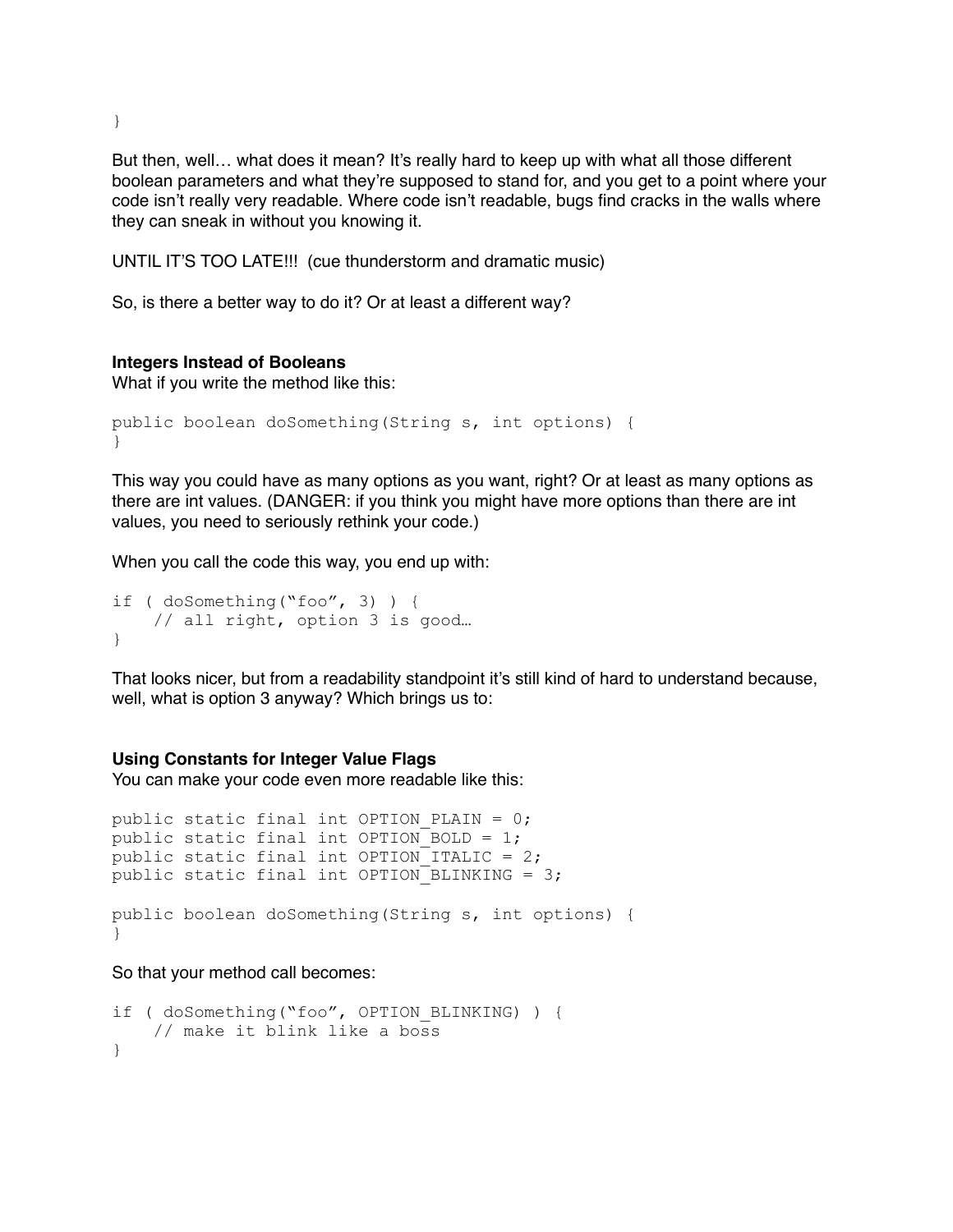That's exactly the same call as we made before, but now we know exactly what the option means (as long as the names are meaningful, of course). The code is readable! And flexible, because you can always add more options. It also has the added advantage of:

- Fewer comments are required to explain what the heck you're doing
- If it's a public method, the API makes more sense

It's all looking good. Some might even say "better", but I'm not going to judge.

One other thought, though. What if you want to use OPTION\_BOLD and OPTION\_BLINKING together? Darn it, you're back to the problem of adding more and more parameters. Unless…

### **Using Bitmasks for Integer Value Flags**

Let's try this on for size:

}

```
public static final int OPTION PLAIN = 1 \ll 0; // 0001
public static final int OPTION_BOLD = 1 \ll 1; // 0010
public static final int OPTION_ITALIC = 1 \ll 2; // 0100
public static final int OPTION BLINKING = 1 \ll 3; // 1000
public boolean doSomething(String s, int options) {
```
Look at that, we're working in binary! Well, technically we're always working in binary on a computer whether we know it or not, but this time we're trying to.

In Java,  $\ll$  is the left-shift operator, which means it shifts all the bits over a certain number of places to the left. 1 << 2 takes the number 1 and moves it 2 bits to the left, so that 0001 becomes 0100.

If that makes you a little cross-eyed, you can either do some searches for "bit shift" or you can just trust what you see and keep on going. Don't worry too much about it, as long as you stick to the 1 << y notation you shouldn't get in too much trouble.

So what's the advantage of that? Using this format you can easily combine options together using a logical "or", like this:

```
if ( doSomething("foo", OPTION_BOLD | OPTION_BLINKING) ) { 
     // make it blink like a boss 
}
```
Inside your method code, you can determine which options were passed like this:

```
public boolean doSomething(String s, int options) { 
    if ( (options & OPTION PLAIN) != 0 ) {
         // one of the options was plain 
     } 
    if ( (options & OPTION BOLD) != 0 ) {
         // one of the options was bold 
     }
```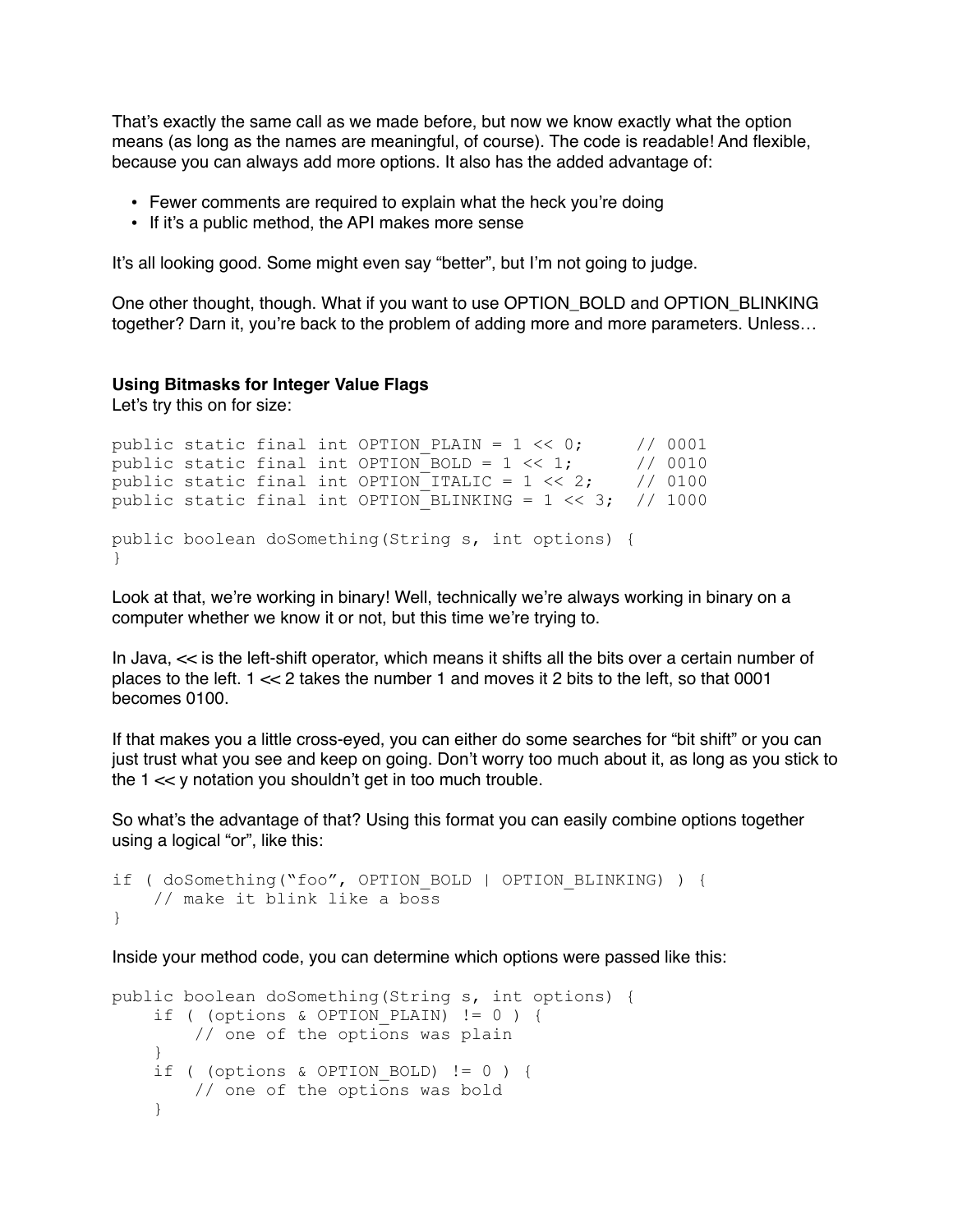```
 // etc. 
}
```
Using binary flags, you can pass in multiple options using a logical "or" and read multiple options using a logical "and". This is called bitmasking, and you've probably seen and used it lots of times in other people's code. It's very easy to implement in your own code too.

A few things to watch out for:

- You shouldn't normally use zero as a possible value, because you can't mask off a zero value when combined with other values
- You are limited to a relatively small number of options for a given situation, depending on your data type (31 options for a Java int, 63 options for a Java long, etc.). Normally that should be plenty of options though.
- Be careful of how the language you work in casts numbers if you're going to shift beyond the maximum integer value. For example, in Java the expressions  $(1 \ll 42)$  and  $(1 \ll 42)$  will give very different results. Try it!

# **Boolean Return Values**

I mentioned earlier that I would discuss the use of a boolean return value. Here's something to chew on as far as that goes — again, I'm not making up rules or anything, just offering up some thoughts.

It's pretty common to have a method return "true" if the code runs to completion properly, and "false" if it failed. In the case of big problems, Java code generally throws Exceptions instead (another subject of lengthy debate for some people, and one that I'll stay out of).

But what if you want to be a little more granular about what happened when a method returns? Perhaps your method presents the user with yes/no/cancel options? Or it creates a new file and you want to indicate if it created a brand new file, overwrote an existing file, or didn't create a file at all (which may or may not be an Exception depending on what the method does).

In that case, you could use either an int or an Object as a return value:

```
public static final int RESULT YES = 0;
public static final int RESULT NO = 1;
public static final int RESULT CANCEL = 2;
public int doSomething(String s, int options) { 
} 
Or:
public static final ResultObject RESULT YES = new ResultObject("Yes",
0);
```

```
public static final ResultObject RESULT NO = new ResultObject("No",
1);
```